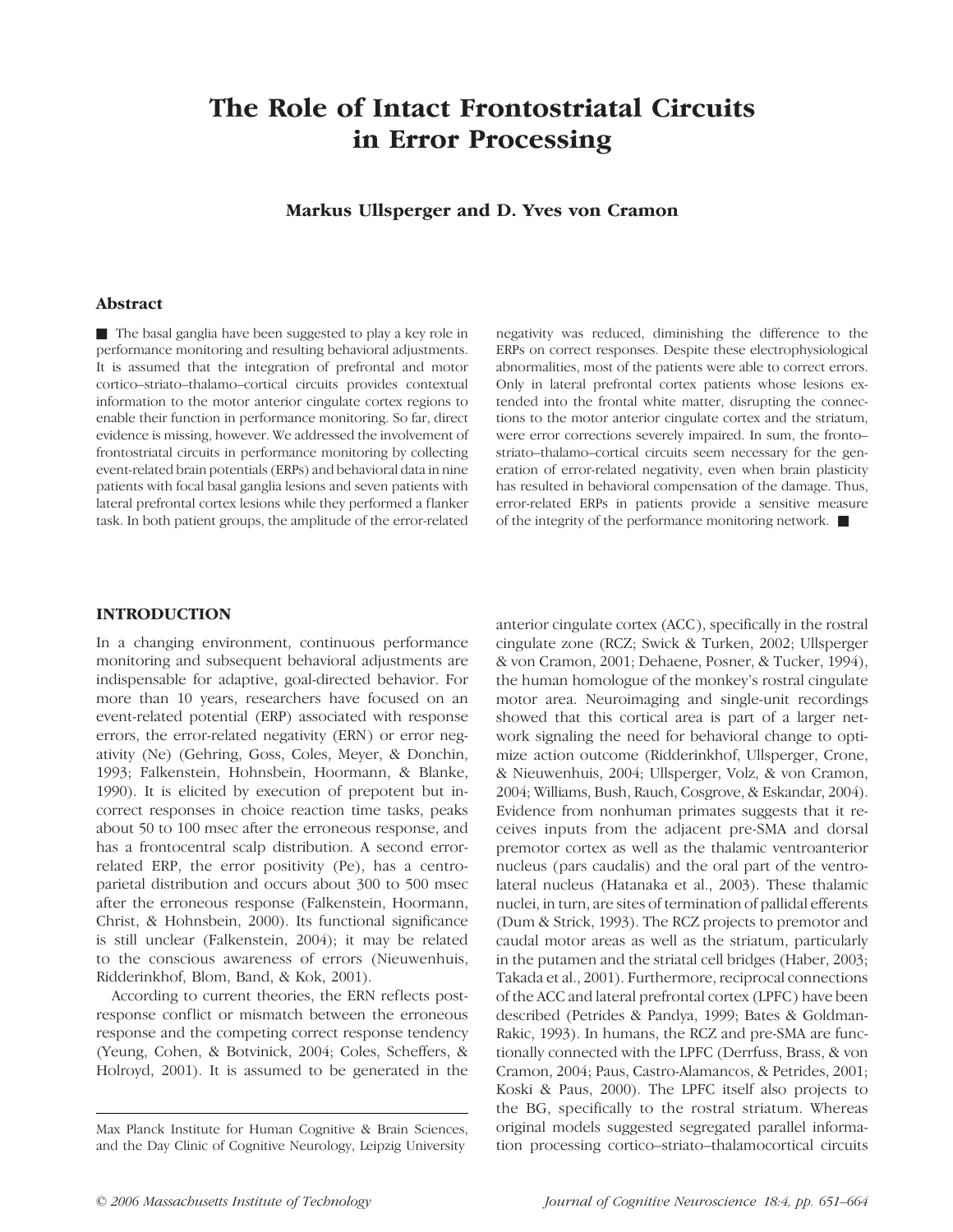(Alexander, Crutcher, & DeLong, 1990), more recent views advocate an additional integrative function of the BG (Bar-Gad, Morris, & Bergman, 2003; Haber, 2003). In particular, the structure of the BG–thalamus–cortex connections appears to ''mediate information flow from higher cortical ''association'' areas of the prefrontal cortex to rostral motor areas'' (Haber, 2003, p. 325).

These mutual connections suggest that, in addition to the RCZ, the basal ganglia (BG) and the LPFC play an important role in performance monitoring. The BG have been suggested to be involved in motor control, in encoding and predicting the serial order of events, and in learning—functions that are highly relevant for performance monitoring in the service of response adjustments. Several computational models have addressed how the BG mediate these functions (Bar-Gad et al., 2003; Gillies & Arbuthnott, 2000). Relevant to learning and adaptive behavior are actor–critic models integrating knowledge about BG anatomy and physiology (Barto, 1995; Houk, Adams, & Barto, 1995). It is assumed that the striatal patch compartments and the mesencephalic dopamine neurons form the basis of the adaptive critic (striatal patch neurons project to the mesencephalic dopamine system (Graybiel, Aosaki, Flaherty, & Kimura, 1994; Gerfen, 1992)). According to the models, the critic learns to predict rewards from the ongoing actions and information from the environment. Any unexpected discrepancy from outcome prediction results in phasic teaching signals of the dopamine system used by the actor module to optimize behavior and by the critic to optimize prediction. The actor module has been associated with the striatal matrix compartments (Barto, 1995; Houk et al., 1995) and with the RCZ (Holroyd & Coles, 2002). A recent functional magnetic resonance imaging study suggested partly dissociable contributions of the ventral and dorsal striatum to an actor–critic architecture, with the former corresponding to the critic and the latter to the actor (O'Doherty et al., 2004). Studies in monkeys demonstrated phasic changes in activity of the mesencephalic dopamine system signaling errors in reward prediction to the striatum as well as to the cortex (Schultz, 2002). It has been suggested that the ERN is generated when the dopaminergic teaching signal is conveyed from the midbrain to the ACC (Holroyd & Coles, 2002). Specifically, it has been proposed that the phasic dopamine signals modulate the activity of motor neurons in the RCZ, which is measurable at the scalp as changes in ERN amplitude. Phasic decreases in dopamine activity (indicating a negative reward prediction error) are associated with large ERNs and phasic increases (indicating a positive reward prediction error) with small ERNs.

The LPFC has been shown to be involved in processes related to maintenance and updating of task representations in task preparation (Brass & von Cramon, 2004; Derrfuss et al., 2004; MacDonald, Cohen, Stenger, &

Carter, 2000). Thus, it may be assumed that it provides contextual information about the goals and the task at hand that is needed to predict and evaluate the events associated with an action.

In sum, the anatomical connectivity and computational models suggest that the RCZ receives inputs from the LPFC and from the BG circuits providing information on task context, ongoing events, and competing motor responses, and that these inputs are modulated by the dopamine activity in the midbrain. These considerations lead to the prediction that lesions to any of these structures—the motor striato–thalamo–cortcial circuit, LPFC, and the RCZ itself—should impair performance monitoring and resulting behavioral adjustments. In fact, unilateral lesions of the LPFC were shown to impair the generation of electrophysiological correlates of error processing (Ullsperger, von Cramon, & Müller, 2002; Gehring & Knight, 2000). Both studies revealed a diminished difference between ERPs on correct and incorrect trials. In the former study, this was due to increase in ERN-like responses on correct trials, whereas the latter study reported a decrement of the ERN on error trials. Moreover, results on immediate error correction in these patients were not conclusive. Studies on the role of the BG in error processing by investigating patients with mild to moderate Parkinson's disease did not reveal unequivocal findings. Although one study, decreased ERN amplitudes were found (Falkenstein et al., 2001), another group did not find impairments of the ERN in patients with unilateral symptoms (Holroyd, Praamstra, Plat, & Coles, 2002). As the decrease in dopamine release may have affected the BG and the mesocortical pathway to the RCZ, interpretation is difficult.

Here we report an ERP study of error processing in nine patients with unilateral lesions of the BG and seven patients with unilateral lesions of the LPFC (Figure 1A and B; Table 1) while they committed errors in a speeded flanker task. The BG lesions focused to the putamen and the pallidum, the latter being the output relay of the BG. Thus, the information flow in the cortico–striato–thalamo–cortical circuits could be expected to be impaired. We additionally investigated immediate corrective behavior in these patient groups by instructing them to immediately correct encountered errors by a second key press. Intentional error corrections are associated with activity in the RCZ and pre-SMA (Fiehler, Ullsperger, & von Cramon, 2004), and lesions of the RCZ result in decrease in error correction abilities (Swick & Turken, 2002). Moreover, corrective responses are associated with an additional negative deflection, the correction-related negativity (CoRN; Fiehler, Ullsperger, & Von Cramon, 2005). Incidental (i.e., spontaneous, noninstructed) error corrections have been suggested to be delayed correct responses (Rabbitt, 2002). However, the instruction to correct errors leads to an increase in slow error corrections, which are likely to result from performance monitoring,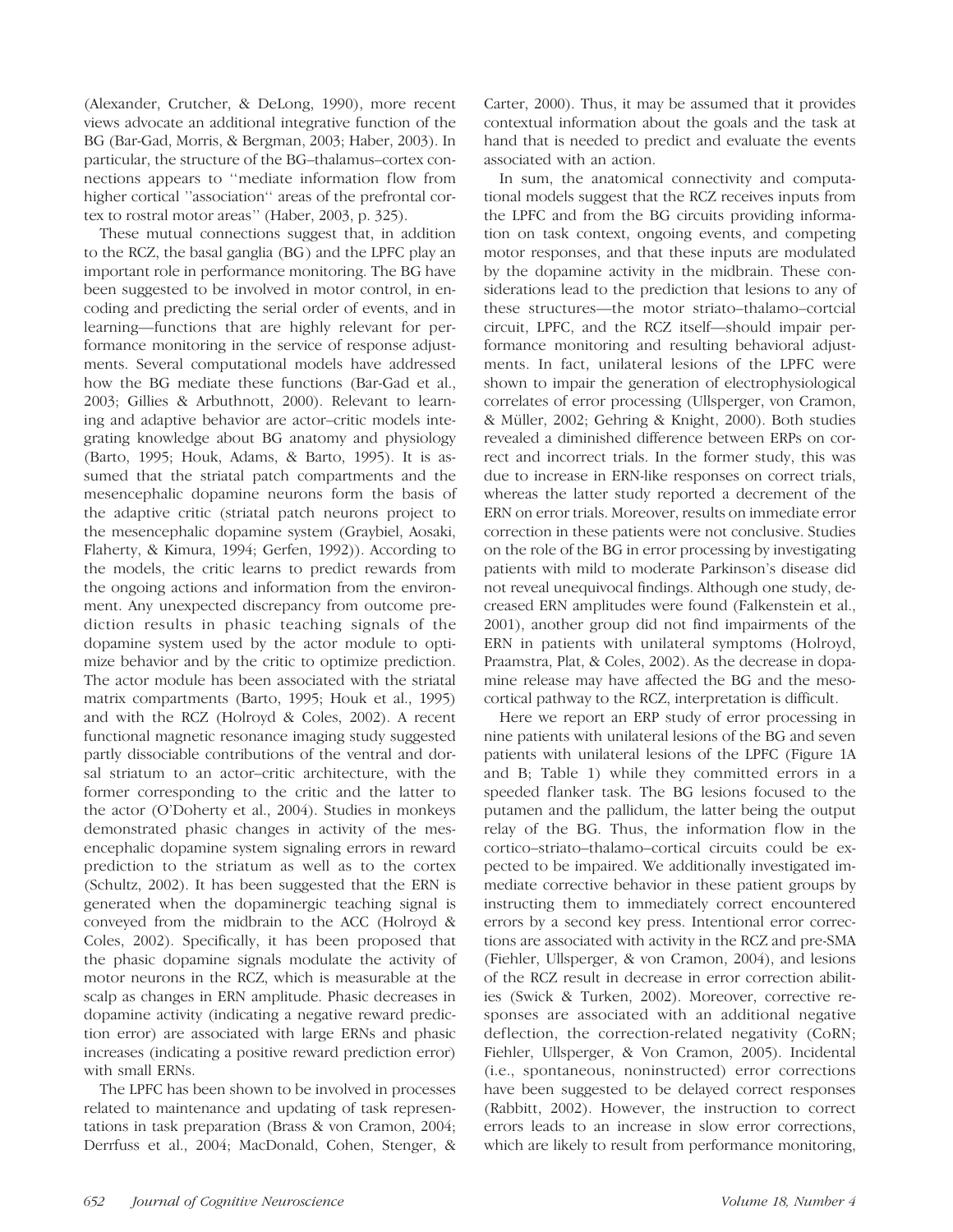Figure 1. Lesion overlay plots. Lesions of each individual were segmented manually and overlaid on a healthy brain template after normalization to stereotactic space. (A) Lesion overlap of all basal ganglia patients. The lesion segment of Patient 329 was flipped to the left hemisphere. Coronal  $(y = -9)$ , sagittal  $(x = -30)$ , and axial slice  $(z = 0)$ . (B) Lesion overlap of all lateral prefrontal cortex (LPFC) patients. The lesion segment of Patient 370 was flipped to the left hemisphere. Coronal  $(y = 18)$ , sagittal  $(x = -38)$ , and axial slice  $(z = 13)$ . (C) Lesion part unique to the three LPFC patients with impaired error correction. Left: coronal ( $y = 10$ ), sagittal  $(x = -27)$ , and axial  $(z =$ 6, 11) slices. Right: oblique topographical view from above and front. RCZ = rostral cingulate zone;  $Cd = \text{caudate}$ nucleus; Put  $=$  putamen.



as ERP and functional imaging studies suggest (Fiehler et al., 2004, 2005).

Given the theoretical considerations about the importance of the LPFC and BG in performance monitoring, we expected impairments of the ERP correlates of error processing and of error correction.

# METHODS

## Participants

Two groups of patients and two control groups of healthy participants who were matched to the corresponding patient groups with respect to age and socioeconomic status participated in the study. Demographic data and lesion descriptions are shown in Table 1.

One group of nine patients (one woman) suffered from chronic unilateral lesions of the basal ganglia (BG group; mean age 49.1 years, range 29–66; mean years of education 11.3, range 10–13; mean time since lesion 3.6 years, range 1.5–5.5 years). A lesion overlay plot is shown in Figure 1A; representative anatomical MR slices for each patient can be found in Figure 2. The corresponding control group ( $n = 9$ , one woman) had a mean age of 49.8 years (range 29–67) and, on average, 11.6 years of education (range 10–13).

The second group of patients consisted of seven patients (two women) with unilateral lesions of the lateral prefrontal cortex (LPFC group; mean age 54.6 years, range 41–73; mean years of education 10.9, range 8–16; mean time since lesion 5.2 years, range 2.5–7.5 years). A lesion overlay plot is shown in Figure 1B; representative anatomical MR slices for each patient can be found in Figure 2 (bottom). The corresponding control group ( $n = 7$ , two women) had a mean age of 54.7 years (range 40–73) and, on average, 11.0 years of education (range 10–13).

Patients as well as healthy volunteers gave written informed consent prior to participating in the study. The experiments were conducted in accordance with the Declaration of Helsinki and were approved by the ethical committee of the University of Leipzig.

# Procedure

A speeded modified flanker task known to elicit the ERN and to be suitable for patient studies was used in the study (Ullsperger et al., 2002). In the task, participants were presented with a fixation mark for about 500 msec at the center of a screen, after which four flanker arrows occurred for 110 msec. The arrows were  $0.46^{\circ}$  tall and  $1.08^{\circ}$  wide, and appeared  $0.52^{\circ}$  and  $1.04^{\circ}$  above and below the screen center. The target arrow was presented for 30 msec in the center of the flanker arrows; its onset was delayed by 80 msec from the flanker's onset. In 50% of trials (total trial number 480) the flankers pointed in the same direction as the target (compatible trial), and in the other half in the opposite direction (incompatible trial). Compatible and incompatible trials appeared in pseudorandomized order. Participants were instructed to respond with maximal speed and accuracy to the target arrow with the hand indicated by its direction. Additionally, participants were instructed to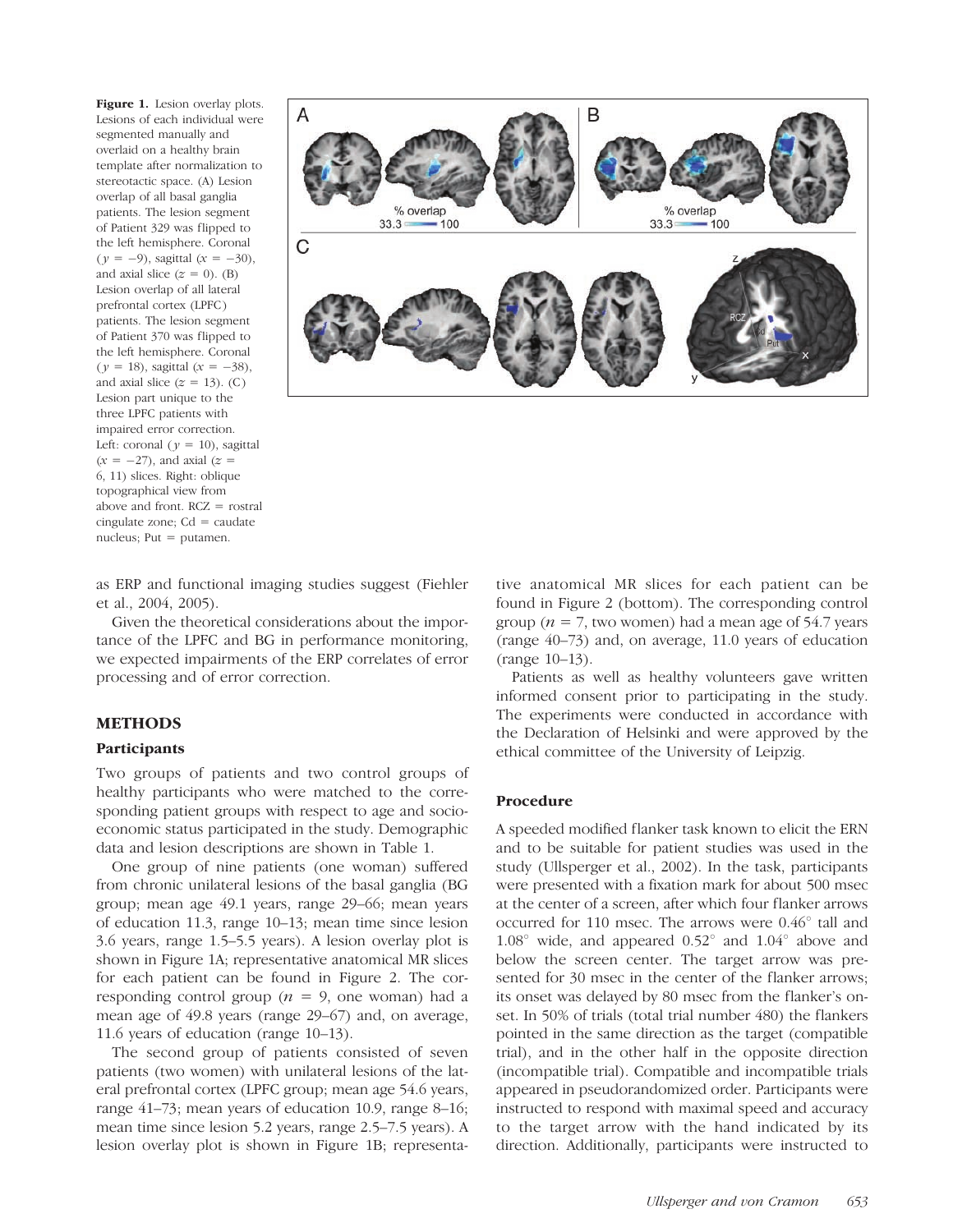| Patient<br>ID       | Sex          | Age at<br>Test (years)          | Time Since<br>Lesion (years) | Side of<br>Lesion | Etiology               | Lesion Description                                                          |  |
|---------------------|--------------|---------------------------------|------------------------------|-------------------|------------------------|-----------------------------------------------------------------------------|--|
| Basal ganglia group |              |                                 |                              |                   |                        |                                                                             |  |
| P <sub>157</sub>    | M            | 60                              | 5.5                          | $\mathbf L$       | MCAI                   | Ant. GPe, ant. IC                                                           |  |
| P214                | M            | 51                              | 5                            | L                 | ICH                    | Post. put., GPe, post. EC, IC, lat. thal.                                   |  |
| P329                | M            | 42                              | 4.5                          | $\mathbb{R}$      | ICH                    | Post. put. post. EC                                                         |  |
| P353                | $\mathbf M$  | 46                              | $\overline{4}$               | L                 | ICH                    | Put., GPe, EC, ant. IC, reduced volume of caud.                             |  |
| P <sub>364</sub>    | $\mathbf M$  | 29                              | 3.5                          | L                 | $\rm MCAI$             | Post. put., caud. (body), middle ins.,<br>parietal operculum                |  |
| P <sub>4</sub> 38   | M            | 52                              | 3                            | L                 | $\mathop{\mathrm{LI}}$ | GPi, polar thal., IC (knee)                                                 |  |
| P536                | $\mathbf{M}$ | 66                              | 2.5                          | $\mathbf{L}$      | <b>MCAI</b>            | Caud. (ant. body), ant. put., GPe, EC, ant. IC,<br>ant. ins., preinsular WM |  |
| P723                | $\rm F$      | 38                              | 1.5                          | L                 | MCAI                   | Caud. (body), put., GPe, ant. IC, EC,<br>parietal operculum, post. ins.     |  |
| P621                | M            | 58                              | 3                            | L                 | MCAI                   | Caud. (body), put., GPe, IC, EC                                             |  |
|                     |              | Lateral prefrontal cortex group |                              |                   |                        |                                                                             |  |
| P <sub>009</sub>    | F            | 60                              | 7.5                          | L                 | MCAI                   | LPFC, ant. ins., preinsular WM, ant. put.                                   |  |
| P <sub>102</sub>    | M            | 53                              | 7                            | L                 | MCAI                   | LPFC, ant. ins., preinsular WM, ant. put.                                   |  |
| P237                | M            | 63                              | 5                            | L                 | <b>MCAI</b>            | LPFC, ant. ins., preinsular WM                                              |  |
| P325                | M            | 42                              | 5                            | L                 | <b>AVM</b>             | LPFC, ant. ins.                                                             |  |
| P <sub>369</sub>    | $\mathbf F$  | 50                              | $\overline{4}$               | L                 | <b>MCAI</b>            | LPFC, ant. Ins.                                                             |  |
| P370                | M            | 41                              | 5.5                          | $\mathbb{R}$      | TBI                    | LPFC, ant. lat. temporal                                                    |  |
| P <sub>40</sub> 3   | $\mathbf M$  | 73                              | 2.5                          | $\mathbf{L}$      | <b>MCAI</b>            | <b>LPFC</b>                                                                 |  |

**Table 1.** Demographic Data of Patients

 $M =$  male;  $F =$  female;  $L =$  left;  $R =$  right; MCAI = middle cerebral artery infarct (involving striolenticular arteries); ICH = intracerebral hemorrhage; LI = lacunar infarcts; AVM = arteriovenous malformation; TBI = traumatic brain injury; ant. = anterior; post. = posterior; caud. = caudate nucleus; EC = external capsule system; IC = internal capsule; ins. = insula; GPe = globus pallidus externus; GPi = globus pallidus internus; LPFC = lateral prefrontal cortex; put.  $=$  putamen; thal.  $=$  thalamus; WM  $=$  white matter.

correct errors whenever they noticed one. At 1400 msec after target onset, each response was followed by a symbolic feedback (600 msec) informing participants whether their answer was fast enough or should be speeded up. After the feedback, a fixation cross was presented for 500 msec, such that the intertrial interval amounted to 2580 msec.

We introduced an adaptive algorithm, which dynamically adjusted the response time pressure based on the participant's performance (Fiehler et al., 2005). The algorithm aimed at an optimization of error rate (goal: 20% incompatible errors) and a minimization of late response rates. This procedure helped to reduce dropouts for a low number of error trials.

#### Electrophysiological Recordings

The participants were seated comfortably in a dimly lit, electrically shielded chamber. The electroencephalo-

gram (EEG) was recorded with Ag/AgCl electrodes from 28 electrode sites (FP1, FP2, F7, F3, Fz, F4, F8, FT7, FCz, FT8, T7, C3, Cz, C4, T8, CP5, CP6, P7, P3, Pz, P4, P8, O1, O2, A2,) referenced to the left mastoid and off-line rereferenced to linked mastoids. Electrode impedance was kept below 5 k $\Omega$ . The vertical electrooculogram (EOG) was recorded from electrodes placed above and below the right eye. To monitor horizontal eye movements, the EOG was collected from electrodes placed on the outer canthus of the left and right eye. EEG and EOG were recorded continuously with a low-pass filter of 70 Hz and AD converted with 22-bit resolution at a sampling rate of 250 Hz. First, the EEG epochs were scanned for muscular and large EOG artifacts. Whenever the standard deviation in a 200-msec interval exceeded 50  $\mu$ V, the epoch was rejected. Next, small horizontal and vertical EOG artifacts that were still present in the EEG signal were corrected by an eye movement correction procedure based on a linear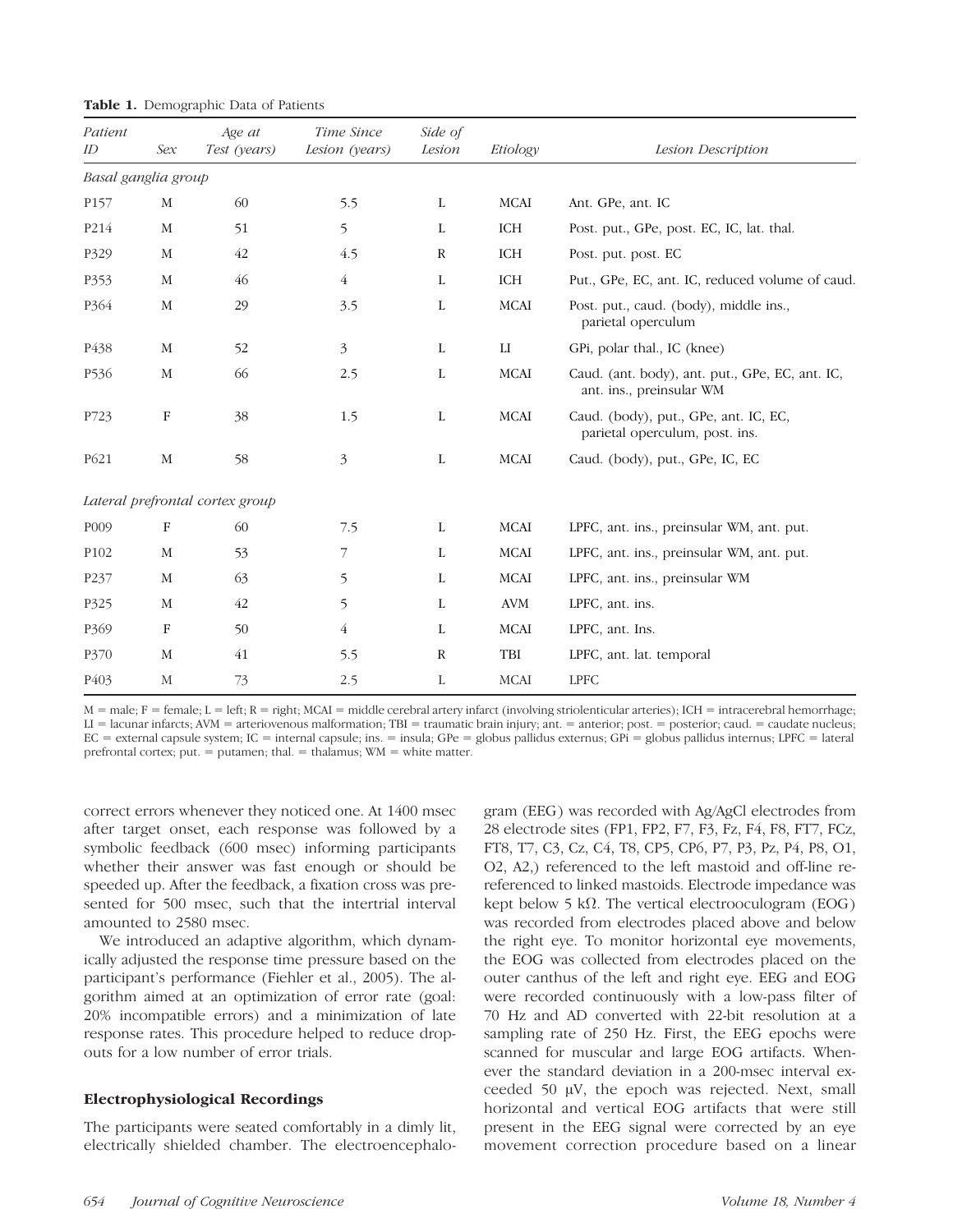

Figure 2. Representative anatomical MR slices of each patient. Anatomical convention. (A) Basal ganglia lesions, (B) lateral prefrontal cortex lesions.

regression method described by Gratton, Coles, and Donchin (1983).

#### Data Analysis

The time difference between target onset and button press was defined as response time. When an error was corrected by a second button press, the time difference between first (erroneous) and second (corrective) response was defined as correction time. Responses were analyzed when they occurred within 2000 msec after target onset.

Response-locked ERP epochs were averaged separately for incompatible correct and incompatible erroneous trials starting 100 msec before the response and continuing 500 msec after the response. Compatible trials were excluded from ERP analyses because of an insufficient number of error trials  $(\leq 1\%)$ , as were responses delivered after the response deadline. The average voltage in the 100 msec preceding the onset of the flanker arrows served as baseline.

For the quantification of the ERN, peak-to-peak measurements were calculated to determine baselineindependent amplitudes of negative deflections by subtracting the amplitude of the preceding positive peak from the negative peak of this component (Falkenstein, Hoormann, et al., 2000). Based on the literature, time search windows of the ERN were chosen a priori: Two early time windows were defined from  $-100$  to 0 msec for the positive peak preceding the ERN and from 0 to 120 msec for the ERN component. The negative peak for the ERN was also used to determine its latency. Because the Pe is a more sustained positive deflection, peak search was not possible in many participants' data. Therefore, the mean amplitude in two time windows covering the early (120–300 msec) and the late parts (300–500 msec) of this deflection were chosen (van Veen & Carter, 2002). The early Pe time window would also cover the time range of the CoRN. For better readability, the results are reported for the ERN time window, the CoRN time window, and the late Pe time window.

Statistical effects were determined at representative electrodes at the electrodes that spanned the region where the ERN and Pe are largest (F3, FCz, F4, C3, Cz, C4, P3, Pz, P4). For the two patients with right-sided lesions, lateral electrodes were switched such that F3, C3, and P3 corresponded to the side ipsilateral to the lesion (Gehring & Knight, 2000). All effects with more than one degree of freedom in the numerator were adjusted for violations of sphericity according to the formula of Huynh and Feld (1970). To avoid reporting large amounts of statistical results not relevant for the issues under investigation, only main effects or interactions, including the factors Response Type (correct, incorrect) and Group (BG, controls; LPFC, controls), are reported here. Topographical scalp potential maps were generated using a two-dimensional spherical spline interpolation and a radial projection from Cz, which respects the length of the median arcs. For graphical display, a low-pass filter with a cutoff frequency of 15 Hz was applied.

Results are listed as mean  $\pm$  standard error of the mean, unless otherwise specified.

# Lesion Data Analysis

The lesions of the patients were segmented manually based on high-resolution 3-D T1-weighted anatomical MR data sets. These volume data sets were aligned and normalized to standard stereotactic space (Talairach and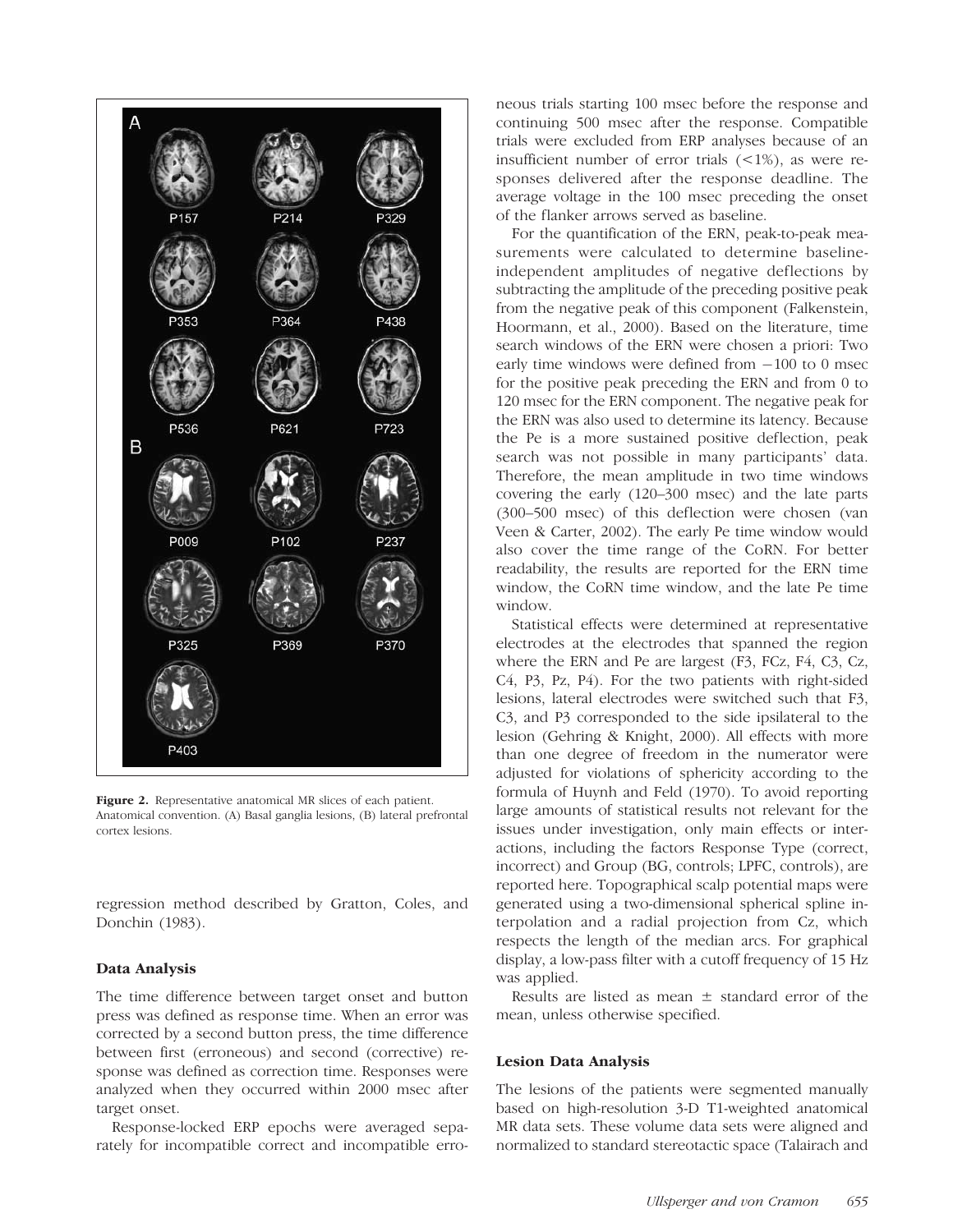Tournoux, 1988) by affine transformation. The rotational and translational parameters were subsequently used to transform lesion segments using trilinear interpolation, such that the resulting segments were aligned with the stereotactic coordinate system. Data sets for patients with lesions in the right hemisphere (329, 370) were flipped to allow lesion overlap analyses. For visualization purposes, the lesion data of the patients were overlapped for each patient group to form density maps (Figure 1C) (Rorden & Karnath, 2004). In order to extract the lesion parts unique to the three LPFC patients whose error correction abilities were impaired, a stepwise masking and overlapping procedure was used. First, for each of the three patients the lesion part exceeding the union (conjunction) of the lesions of the four LPFC patients with intact error correction was determined by masking. Second, the region of intersection (i.e., region of maximal overlap) of the resulting subtraction maps was determined. The formula for this procedure is as follows:

$$
(009 \text{ m U}) \cap (102 \text{ m U}) \cap (237 \text{ m U}),
$$

where U is the lesion union of the four remaining LPFC patients (U =  $325 \cup 369 \cup 370 \cup 403$ ), and m stands for ''masked by.''

# **RESULTS**

# Basal Ganglia Group

# Behavioral Data

Response times and error rates obtained in the BG group and their controls are shown in Table 2. Both patients and controls show compatibility effects typical for flanker tasks, that is, longer response times and higher error rates for incompatible trials than for compatible trials. This was confirmed by repeated measures analyses of variance (ANOVAs) with the within-subject factor Compatibility (two levels) and the betweensubjects factor Group (two levels), revealing a main effect of Compatibility: response times,  $F(1,16)$  =  $344.6, p < .0001$ ; error rates,  $F(1,16) = 94.4, p < .0001$ . For response times, also a main effect of Group was observed,  $F(1,16) = 8.4$ ,  $p < .05$ , reflecting that BG patients responded more slowly. This is also reflected in the increase in mean response deadline for the patients,  $616 \pm 38$  vs.  $484 \pm 18$  msec;  $t(16) = 3.08$ ,  $p \leq 0.01$ . The rate of incompatible errors committed before the deadline did not differ significantly between groups (patients  $14.2 \pm 1.8\%$  vs. controls  $11.3 \pm 1.8\%$ ,  $p > .28$ ). For incompatible trials, response times were shorter for errors than for correct responses in both groups (Table 2). An ANOVA with the factors Response

|                                 |                                                      | Compatible Trials        | Incompatible Trials      |                          |
|---------------------------------|------------------------------------------------------|--------------------------|--------------------------|--------------------------|
|                                 | Response<br>Rates (%)                                | Response<br>Times (msec) | Response<br>Rates $(\%)$ | Response<br>Times (msec) |
| Basal ganglia group             |                                                      |                          |                          |                          |
| Correct                         | 94.7(1.4)                                            | 451.8(25.7)              | 83.1 (2.4)               | 547.7 (23.5)             |
| Erroneous                       | 3.5(1.0)                                             |                          | 15.1(2.1)                | 440.8 (20.3)             |
|                                 | Control group for basal ganglia patients             |                          |                          |                          |
| Correct                         | 99.0(0.4)                                            | 370.0 (12.1)             | 88.1 (2.0)               | 468.2(15.5)              |
| Erroneous                       | 0.5(0.2)                                             |                          | 11.5(1.9)                | 419.2(26.2)              |
| Lateral prefrontal cortex group |                                                      |                          |                          |                          |
| Correct                         | 86.7 (9.5)                                           | 490.8 (37.9)             | 76.3 (8.6)               | 581.0 (38.5)             |
| Erroneous                       | 8.2(6.6)                                             |                          | 18.2(6.5)                | 509.1 (46.7)             |
|                                 | Control group for lateral prefrontal cortex patients |                          |                          |                          |
| Correct                         | 98.2(0.5)                                            | 379.4 (12.0)             | 83.9 (2.0)               | 481.3(14.4)              |
| Erroneous                       | 1.1(0.4)                                             |                          | 15.7(1.8)                | 387.5 (28.5)             |

Table 2. Mean Proportions and Reaction Times of Correct and Erroneous Responses in Patients and Controls Broken Down by Compatibility

Responses recorded before and after the response deadline were collapsed. Standard errors of the means are shown in parentheses. In most participants, the number of compatible errors was insufficient to obtain reliable response times for this condition.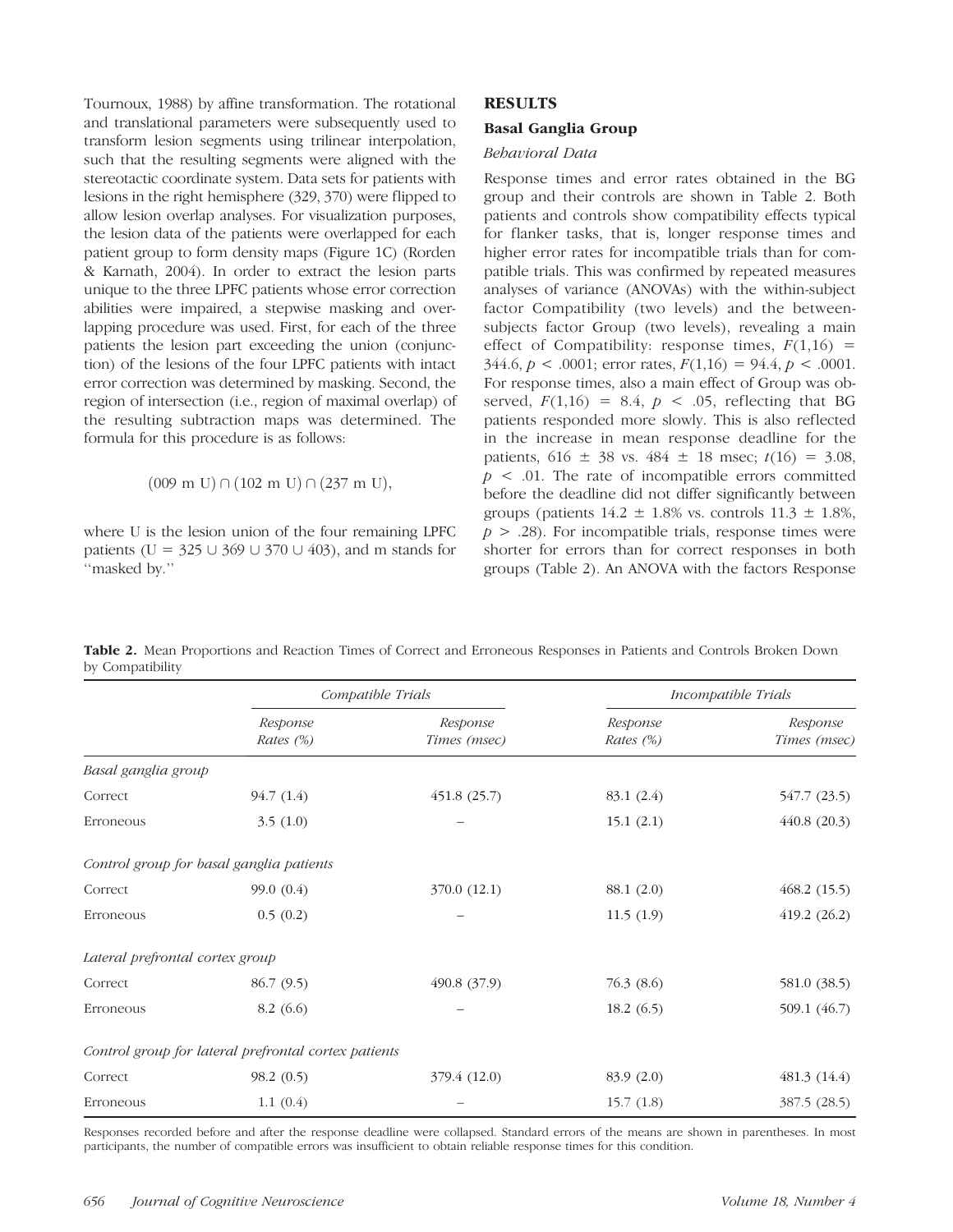and Group revealed a main effect of Response,  $F(1,16)$  L= 45.0,  $p < .0001$ , and a Response  $\times$  Group interaction,  $F(1,16) = 6.2$ ,  $p < .05$ . This interaction was elucidated by Tukey tests showing that error response times did not differ significantly, whereas response times for correct responses were prolonged in the patients. In other words, relative to correct responses the errors were more premature in the BG patients than in the control group (response time difference, incompatible correct – incompatible error;  $107 \pm 19$  vs.  $49 \pm 13$  msec, patients vs. controls).

The rate of immediate error corrections in BG patients (81.7  $\pm$  10.6%) and the control group (75.1  $\pm$ 12.4%) did not differ significantly ( $p > .71$ ). Correction times (the time difference of the corrective response relative to the erroneous response) were not significantly different between groups (391  $\pm$  48 vs. 412  $\pm$ 67 msec, patients vs. controls;  $p > .8$ ).

To test for post-error effects, error rates and response times were submitted to ANOVAs with the factors Compatibility (two levels), Previous response type (two levels), and Group. However, neither a significant main effect of Previous response type nor an interaction with this factor was found ( $ps > .24$ ). This may be a result of the time pressure and is consistent with previous studies in which post-error slowing was unstable for speeded flanker tasks (Ullsperger & von Cramon, 2004; Ullsperger et al., 2002). Moreover, it seems conceivable that post-error slowing effects are disturbed by the presence of timing feedback on every trial.

# ERP Data

Figure 3 depicts the response-locked mean ERPs for hits and errors in the BG group and their corresponding controls at two midline electrodes. The waveform for the control group shows a clear ERN at FCz, followed by a CoRN, peaking around 230 msec, and a more posteriorly located Pe reaching its maximum between 300 and 500 msec. In contrast, in the patients no clear difference between the waveforms is visible in the early time window in which an ERN would be expected. Between

Figure 3. Response-locked grand average ERPs at two midline electrodes for the basal ganglia patients and the corresponding control group for correct (dashed lines) and incorrect (solid lines) responses on incompatible trials. Top: topographical distributions of the ERP difference between incorrect and correct trials in the time window 40–80 msec (i.e., time at which ERN is expected).  $BG = basal$  ganglia;  $ERN =$ error-related negativity; CoRN = correction-related negativity; Pe = error positivity; EOGH = horizontal electrooculogram; EOGV = vertical electrooculogram.

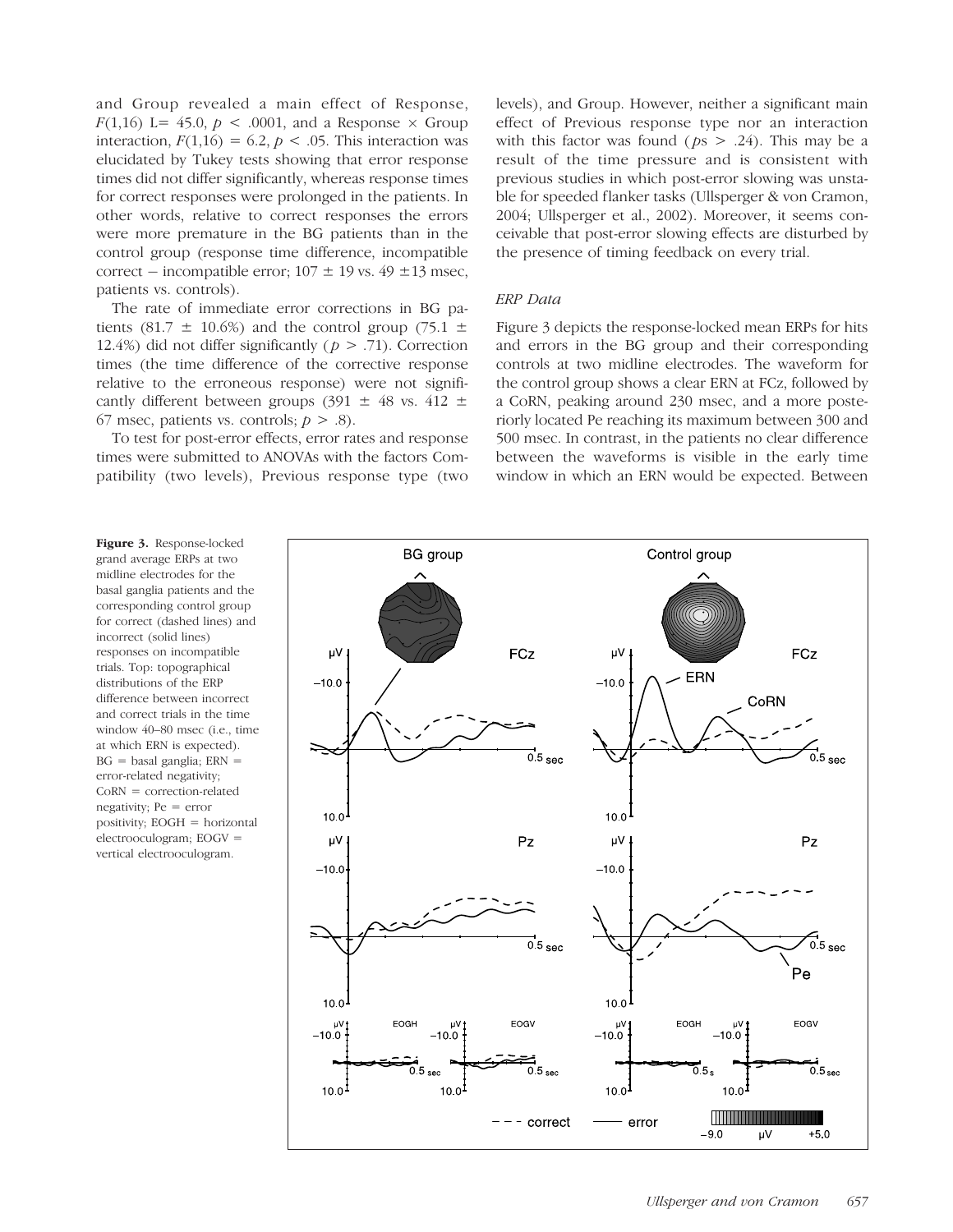100 and 400 msec, the waveforms for incorrect responses seem to be more positive-going at frontal electrodes than for correct responses, and no CoRN is visible. Moreover, at parietal electrodes, no Pe is seen in the patients.

To test these observations, the peak-to-peak amplitude data of the ERN time window for correct and incorrect responses were submitted to a repeated measures ANOVA with the between-subjects factor Group (two levels; patients, controls) and the within-subjects factors Response (two levels; correct, incorrect), Anterior–Posterior Dimension (three levels; anterior, central, posterior sites) and Lateral Dimension (three levels; left, midline, right sites), revealing a main effect of Response,  $F(1,16) = 17.58$ ,  $p < .001$ , and a significant Response  $\times$  Group interaction,  $F(1,16) = 7.12$ ,  $p < .05$ . Moreover, the interactions Response  $\times$  Lateral Dimension,  $F(2,32) = 5.01$ ,  $p < .05$ , and Response  $\times$  Group  $\times$ Lateral Dimension,  $F(2,32) = 3.45$ ,  $p < .05$ , were significant.<sup>1</sup> A subordinate ANOVA for correct responses revealed neither main effects,  $F(1,16) = 0.63$ , nor interactions of the factor Group,  $F(2,32)$  < 1.24, whereas the same ANOVA for errors gave rise to a main effect of Group,  $F(1,16) = 5.56, p < .05$ , and a tendency for a Group  $\times$  Lateral Dimension interaction,  $F(2,32) = 2.71$ ,  $p = 0.082$ . In the BG group, no effect of Response was found,  $F(1,16) = 3.36, p > .11$ , but an interaction of Response  $\times$  Anterior–Posterior Dimension,  $F(2,32)$  = 4.68,  $p < 0.05$ . Interestingly, a follow-up ANOVA revealed no effects of Response at anterior and central electrodes where the ERN would be expected, but a significant main effect of Response at posterior electrodes,  $F(1,8) = 7.94$ ,  $p < .05$ . In contrast, in the healthy controls a main effect of Response,  $F(1,16) = 13.56, p < .01$ , and a Response  $\times$ Lateral Dimension interaction,  $F(1,16) = 5.21$ ,  $p < .05$ , was found. This confirms that in the BG group the ERN amplitude was greatly reduced and the topography was changed such that at frontal electrodes the ERPs did not differ between correct and erroneous responses.

The latency of the ERN at FCz did not differ significantly between groups  $(t(16) = -0.23, p > .82)$ .

In the CoRN time window, the four-way ANOVA revealed the significant interactions Response Group  $\times$  Anterior–Posterior Dimension,  $F(2,32)$  = 6.60,  $p \leq 0.05$ , and Response  $\times$  Lateral dimension,  $F(2,32) = 5.46, p \le .05$ . A subordinate ANOVA for incorrect trials revealed a nearly significant Group  $\times$ Anterior–Posterior Dimension interaction,  $F(2,32)$  = 2.94,  $p \lt 0.087$ . Although the weak statistical power precludes firm conclusions, this pattern of results suggests that the BG patients did not show a CoRN on errors although they corrected errors as efficiently as the controls. Instead they showed a frontal positivity on error trials as previously observed (van Veen & Carter, 2002), reflected in a Response  $\times$  Anterior–Posterior Dimension interaction in an ANOVA restricted to the patients,  $F(2,16) = 4.71, p < .05$ .

In the late Pe time window, the four-way ANOVA revealed a main effect of Response,  $F(1,16) = 4.58$ ,  $p \leq 0.05$ , a significant Response  $\times$  Lateral Dimension interaction,  $F(2,32) = 4.51$ ,  $p < .05$ , and a nearly significant Group  $\times$  Response  $\times$  Anterior–Posterior Dimension triple interaction,  $F(2,32) = 2.71$ ,  $p < .10$ . Groupwise ANOVAs revealed no significant effects or interactions of Response for the BG group ( $Fs < 1.03$ ,  $ps > .35$ ), whereas a significant Response  $\times$  Lateral Dimension interaction,  $F(2,32) = 4.31$ ,  $p < .05$ , was found for the control group. These findings confirm that in contrast to the controls, the BG patients had no Pe.

Visually evoked potentials. To test whether BG lesions have a general detrimental effect on ERPs we investigated the visually evoked N1 on stimulus presentation in compatible correct trials (Figure 4, left). To this end, the amplitudes of the most negative peak between 50 and 100 msec after target onset (note that the visually more salient onset of the flankers preceded the target by 80 msec) were compared between groups. Neither the ANOVA including the representative electrodes used for the analyses above nor  $t$  tests at occipital electrodes revealed group differences ( $ps > .47$ ).

# Lateral Prefrontal Cortex Group

#### Behavioral Data

Response times and error rates obtained in the LPFC group and their controls are shown in the lower part of Table 2. Again, both patients and controls showed typical compatibility effects. This was confirmed by repeated measures ANOVAs with the factors Compatibility and Group, revealing a main effect of Compatibility: response times,  $F(1,12) = 70.3$ ,  $p < .0001$ ; error rates,  $F(1,12) = 13.5, p < .01$ . For response times, also a main effect of Group was observed,  $F(1,16) = 7.4$ ,  $p < .05$ , reflecting that LPFC patients responded more slowly. This is also reflected in tendentially increased response deadlines in the patients,  $742.6 \pm 107$  vs.  $520 \pm 107$ 18 msec;  $t(16) = 2.04$ ,  $p = .083$ . The rate of incompatible errors committed before the deadline did not differ significantly between groups (17.6  $\pm$  6.5% vs. 15.4  $\pm$ 1.8%, patients vs. controls;  $p > .74$ ).

For incompatible trials, response times were shorter for errors than for correct responses in both groups. An ANOVA with the factors Response and Group revealed a main effect of Response,  $F(1,12) = 21.7, p < .001$ . There was no interaction with Group. The main effect of Group,  $F(1,12) = 6.0$ ,  $p < .05$ , reflects that both incorrect as well as correct responses were delayed in the patients as compared to the control group.

The rate of immediate error corrections was reduced in the patients (59.6  $\pm$  14.8%) vs. in the controls (88.7  $\pm$ 3.1%). This effect was marginally significant,  $t(12)$  = 1.93,  $p = 0.078$ . Correction time was longer in patients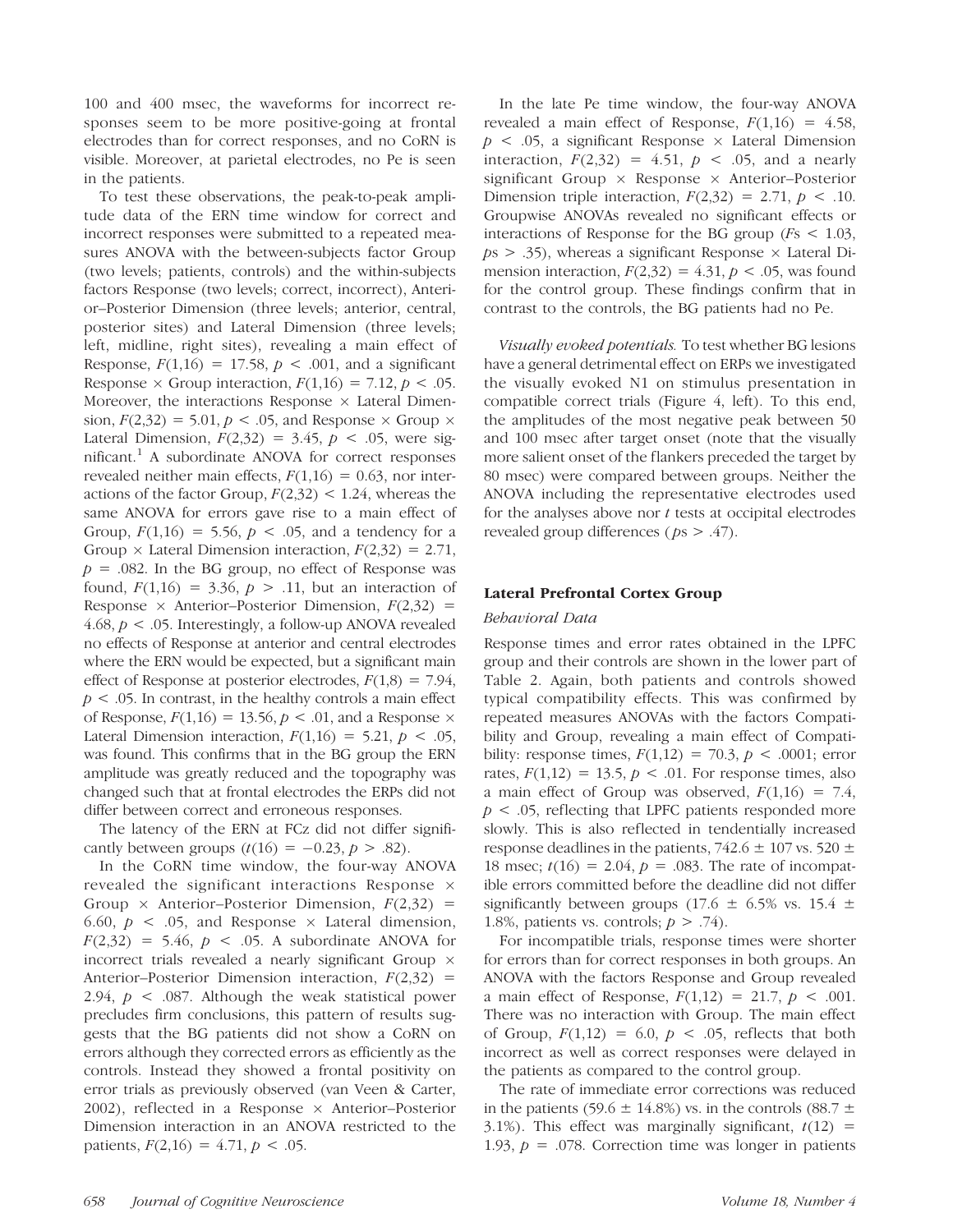$(719 \pm 210 \text{ msec})$ ; median = 533 msec) than in the controls  $(327 \pm 32 \text{ msec}; \text{median} = 315)$ ; due to high variance in the patient group, this effect only approached significance,  $t(12) = 1.85$ ,  $p = .089$ . Further investigation revealed that three patients (P009, P102, P237) showed less than 30% (mean 19.6%) immediate error corrections, whereas the other patients corrected 89.6% (similar to controls). Patients with impaired error correction did not differ from the other LPFC patients with respect to error rates (17.8% errors on incompatible trials). Response times were prolonged (incompatible correct, 641 msec; incompatible error, 572 msec). Similarly, patients with impaired error correction had a mean error correction time of 1091 msec (note that only few error corrections occurred, thus weakening reliability of this data point). Patients with normal error correction needed, on average, 417 msec to correct errors.

We tested for post-error effects by submitting error rates and response times to ANOVAs with the factors Compatibility, Previous Response Type, and Group. Neither a significant main effect of Previous Response Type nor an interaction with this factor was found for the accuracy data ( $ps > .27$ ). In the response time data, a main effect of Previous Response Type,  $F(1,12)$  = 23.17,  $p \leq 0.001$ , but no interaction with Group was found, suggesting comparable post-error slowing in both groups.

#### ERP Data

Figure 5 depicts the response-locked mean ERPs for correct and erroneous responses in the LPFC group and their controls at two midline electrodes. Again, the waveform for the control group shows a clear ERN at FCz, followed by a CoRN and a more posteriorly located Pe reaching its maximum between 300 and 400 msec. In contrast, in the patients no clear difference between the waveforms is visible in the early time window in which an ERN would be expected. Between 100 and 300 msec, the waveforms for incorrect responses seem to be more positive-going at frontal electrodes, but neither a CoRN at FCz nor a Pe at Pz are seen.

To test these observations, amplitude data of the ERN time window were submitted to a four-way repeated measures ANOVA with the factors Group, Response, Anterior–Posterior Dimension, and Lateral Dimension, revealing a significant Response  $\times$  Group interaction,  $F(1,12) = 5.13$ ,  $p < .05$ . Moreover, the main effect of Response approached significance,  $F(1,12) = 3.76$ ,  $p \leq 0.076$ . A subordinate ANOVA for correct responses revealed no significant main effects,  $F(1,12) = 0.02, p > .9$ , or interactions of the factor Group,  $F(2,24)$  < 1.08,  $ps >$ .34, whereas the same ANOVA for errors gave rise to a main effect of Group,  $F(1,12) = 7.58$ ,  $p < .05$ , and a Group  $\times$  Lateral Dimension interaction,  $F(2, 24) = 7.18$ ,  $p \leq 0.01$ . In the LPFC group, neither a main effect of Response was found,  $F(1,6) = 0.32, p > .59$ , nor an interaction with this factor,  $Fs(2, 12) < 1.54$ ,  $p > .25$ . In contrast, in the healthy controls a main effect of Response,  $F(1,6) = 6.18$ ,  $p < .05$ , was found. This confirms that in the LPFC group the amplitudes of the ERN are greatly reduced such that the ERPs did not differ between correct and erroneous responses in the early time window.

The latency of the ERN at FCz did not differ significantly between groups,  $t(12) = -0.3$ ,  $p > .7$ .

In the CoRN time window, the four-way ANOVA revealed a significant main effect of Response,  $F(1,12)$  = 5.84,  $p \leq 0.05$ . The interaction Group  $\times$  Response  $\times$ Lateral Dimension approached significance,  $F(2, 24) =$ 2.81,  $p < 0.08$ . A subordinate ANOVA for errors revealed a significant Group  $\times$  Lateral Dimension interaction,  $F(2)$ ,  $24$ ) = 5.21,  $p < .05$ , suggesting that the LPFC patients



Figure 4. Stimulus-locked visually evoked potentials for patients (dashed lines) and controls (solid lines). (Left) basal ganglia (BG) group; (Right) lateral prefrontal cortex (LPFC) group.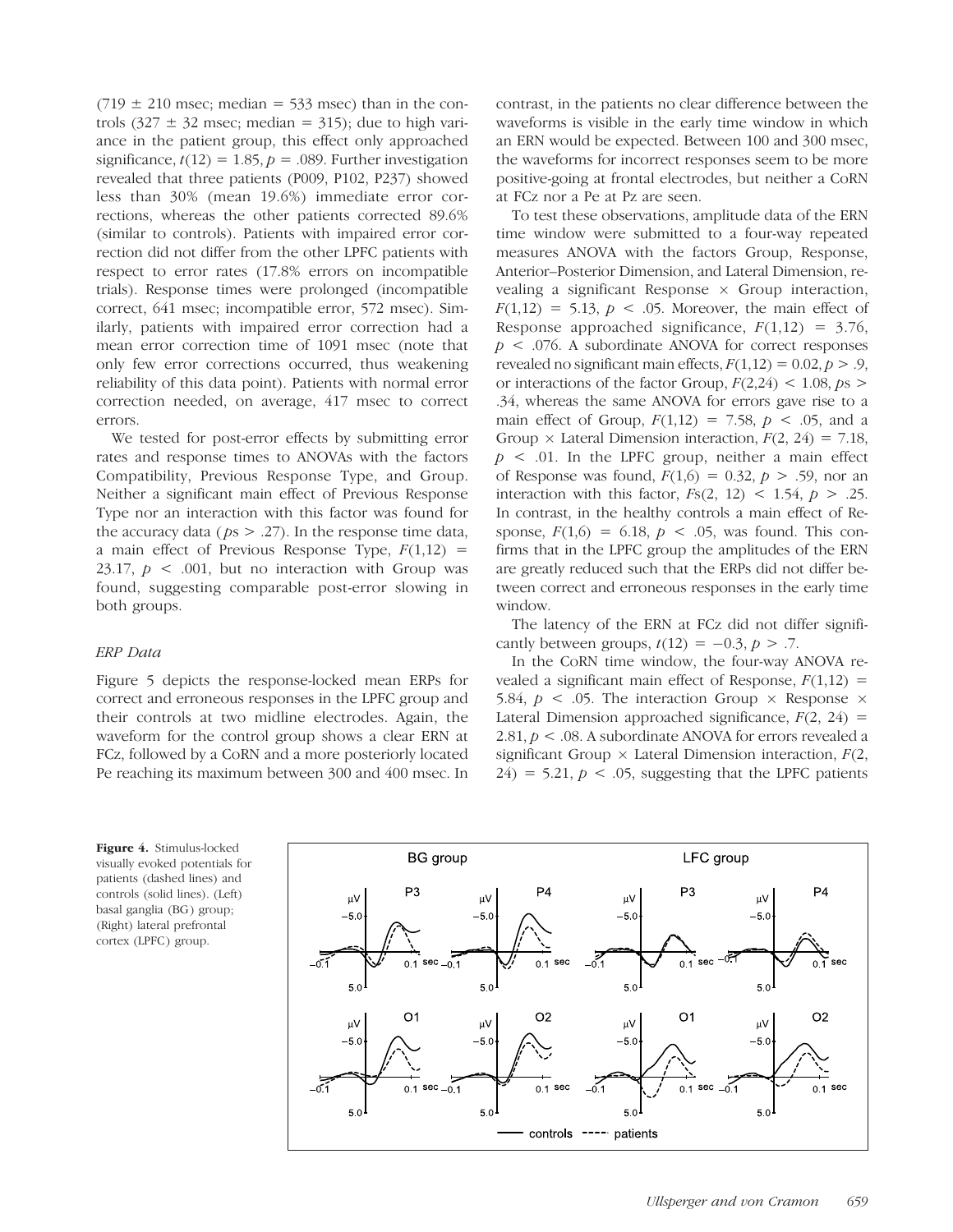Figure 5. Response-locked grand average ERPs at two midline electrodes for the LPFC patients and the corresponding control group for correct (dashed lines) and incorrect (solid lines) responses on incompatible trials. Top: topographical distributions of the ERP difference between incorrect and correct trials in the time window 40–80 msec (i.e., time at which ERN is expected).  $LPFC = lateral prefrontal$ cortex; ERN = error-related negativity; CoRN = correctionrelated negativity; Pe = error positivity; EOGH = horizontal electrooculogram; EOGV = vertical electrooculogram.



did not show a CoRN. Similarly to the BG patients, they showed a positivity on error trials, reflected in a nearly significant main effect of Response,  $F(1,6)$ ,  $p < .099$ .

In the late Pe time window, the four-way ANOVA revealed a main effect of Response,  $F(1,12) = 9.87$ ,  $p < .01$ , and a tendency for a Group  $\times$  Response interaction,  $F(1,12) = 3.18$ ,  $p < .099$ . Groupwise ANOVAs revealed no significant effects or interactions of Response for the LPFC group ( $Fs < 1.28, ps > .30$ ), whereas a main effect of Response,  $F(1,6) = 9.48$ ,  $p < .05$ , and a Response  $\times$  Lateral Dimension interaction,  $F(2, 12) =$ 4.43,  $p < 0.05$ , were found for the control group. These findings confirm that the LPFC patients had no Pe.

In order to explore the ERP data for differences related to impairments in error correction, we performed a subgroup analysis (Figure 6). Interestingly, the general ERP pattern of the three patients with impaired error correction was quite similar to that of the other LPFC patients.

Visually evoked potentials. Similarly to the BG patients, for the LPFC group, neither the ANOVA including the representative electrodes used for the analyses above nor t tests at occipital electrodes revealed group differences in the visually evoked N1 ( $ps > .54$ ; Figure 4, right). It should be noted that previous studies using lateralized target presentations in patients with lateral frontal lesions revealed reductions of early visually evoked potentials ipsilateral to the lesions (Barcelo, Suwazono, & Knight, 2000). The fact that in the present study stimuli were presented centrally might explain why no reduction of the visually evoked N1 was found.

#### DISCUSSION

To investigate the role of the BG and the LPFC in performance monitoring, we examined the ERP correlates of error processing as well as immediate corrective behavior in patients with focal lesions in these structures. Both patients with BG lesions and patients with LPFC lesions show an impaired ERN, which is greatly reduced and distorted or even absent. The centroparietal Pe and the CoRN are also absent, whereas a more frontal positivity on errors seems to be preserved in the patients. A further observation is that the ERN-like negativity on correct responses (sometimes called cor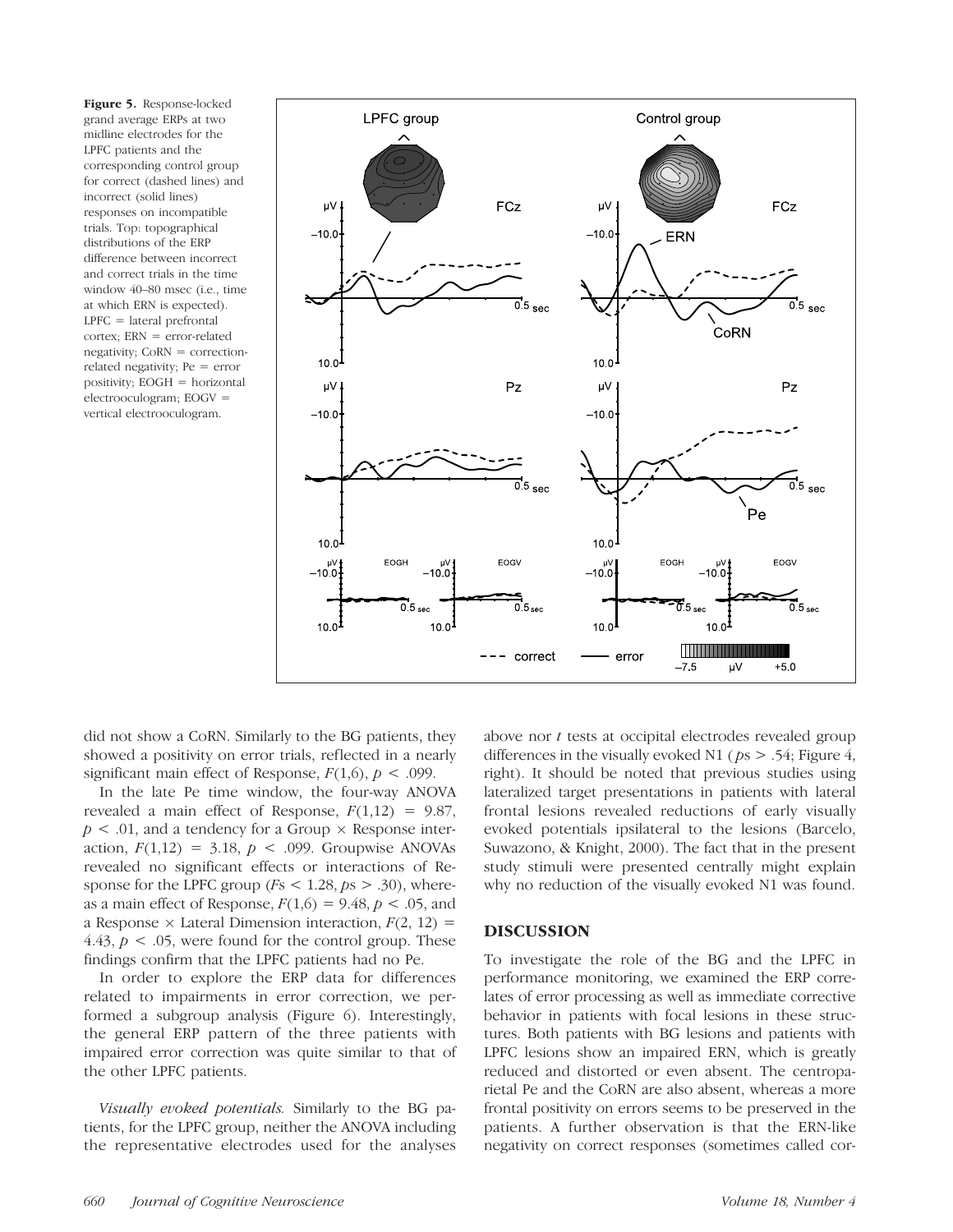Figure 6. Response-locked grand average ERPs at two midline electrodes for the LPFC patients with unimpaired (left) and impaired (right) error corrections. The general pattern is similar for both groups; visual inspection suggests that the error-related frontal positive-going effect is more pronounced in the correction-unimpaired group. LPFC = lateral prefrontal cortex; EOGH = horizontal electrooculogram; EOGV = vertical electrooculogram.



rect-related negativity; Vidal, Burle, Bonnet, Grapperon, & Hasbroucq, 2003; Ford, 1999) is preserved if not enhanced in both patient groups, suggesting that this negativity is likely generated by a partly different network than the ERN and may reflect a different function, such as persisting uncertainty regarding the optimal response strategy (Bartholow et al., 2005). Notably, these changes in error-related ERPs are unlikely to result from a lesion effect on ERPs in general, as the visually evoked potentials are unimpaired in the patient groups. Moreover, preserved target P300 and N400 components were demonstrated for patient groups with comparable lesion patterns in the BG (Friederici, Kotz, Werheid, Hein, & von Cramon, 2003; Frisch, Kotz, von Cramon, & Friederici, 2003) and LPFC (Knight & Scabini, 1998; Yamaguchi & Knight, 1991).

Thus, ERP findings suggest that the lesions disturbed and prolonged performance monitoring processes. In both patient groups, the cortico–striato–thalamocortical loops via the pallidum and ventrolateral thalamus are damaged. Thus, the integration of contextual information about the task, the predicted serial order of events, and motor activity may be disturbed or mistimed. The notion that the pallidal inputs to the RCZ via the thalamus are necessary for the generation of the ERN is supported by the finding that thalamic lesions abolished the ERN (Stemmer & Witzke, 2003). Second, the ongoing assessment of whether an event is better or worse than expected may be less exactly timed than in healthy persons, such that the proposed dopaminergic error signal is desynchronized. If this signal to the RCZ is weaker and/or scattered over time, the response at the RCZ neurons will be less synchronized such that the summation and propagation of electrical activity will result in abnormal ERPs. A hint that motor-related activity is less well synchronized in patients is provided by the findings that, in the BG group, within-subject reaction time variance is significantly larger than in controls ( $p < .05$ ). In the LPFC group, this effect was also present numerically but only approached significance  $(p = .1)$ .

However, in most patients, particularly those with lesions confined to the BG or to the LPFC, immediate error correction was unimpaired, although the ERP data suggest an impairment of the performance monitoring system. How to reconcile this apparent paradox? It has been suggested that incidental error corrections may reflect a delayed correct response that is delivered independently of error processing (Rabbitt, 2002). These incidental (spontaneous) error corrections occur in about 20–40% of errors (Fiehler et al., 2004, 2005). However, the intention to correct errors increases the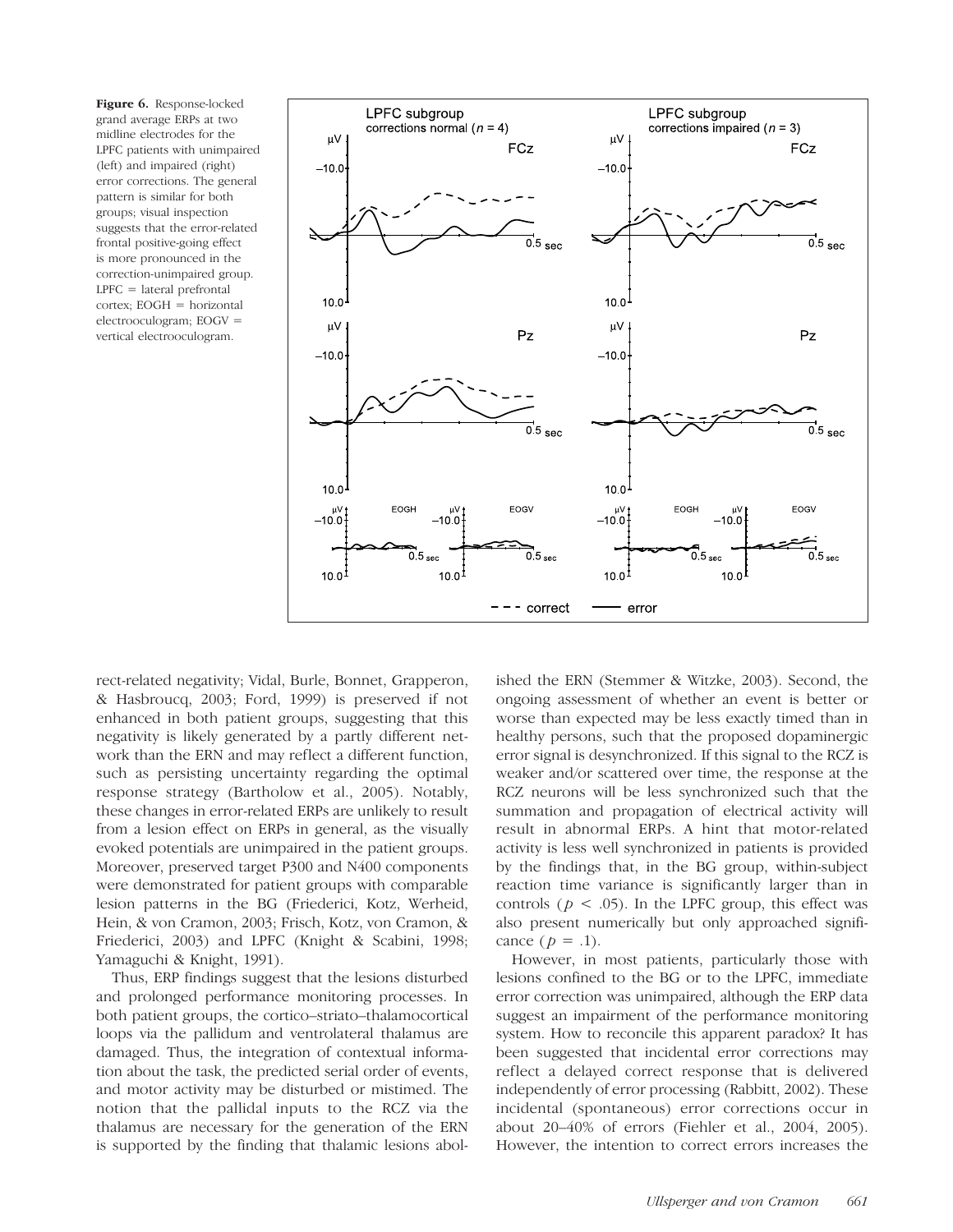number of slow corrections assumed to depend on error processing and involving the RCZ. The correction rates found for the patients and controls are comparable to those reported previously for studies on intentional error corrections (above 80%; Fiehler et al., 2004, 2005), suggesting that most patients were able to intentionally correct errors. Furthermore, it could be argued that the ERN may be an epiphenomenon. A number of considerations make this simplified view seem unlikely. First, in healthy participants the ERN has been shown to be related to attempts to remediate the error (e.g., reflected in force reduction on errors and post-error slowing; Gehring et al., 1993), and reduced ERN-like activity on correct trials predicts the occurrence of errors (Allain, Carbonnell, Falkenstein, Burle, & Vidal, 2004; Ridderinkhof, Nieuwenhuis, & Bashore, 2003). Second, the absence of the ERN in patients does not necessarily mean that the generating structure does not show error-related activity. As elaborated above, desynchronized activity of neurons in the RCZ may result in reduced or even absent waveforms. The sustained midfrontal positivity beginning around 100 msec after the error may hint at preserved neuronal activity in the frontomedian cortex. Thus, we propose that, in patients, the ERN is a sensitive indicator of the integrity of the performance monitoring network. Our findings as well as previous patient studies investigating focal brain lesions in relevant structures suggest that damage of one relay in this network seems to be accompanied by massive reduction of the ERP difference between errors and correct responses in the time window where the ERN would be expected (Stemmer, Segalowitz, Witzke, & Schonle, 2004; Swick & Turken, 2002; Ullsperger et al., 2002; Gehring & Knight, 2000). It should be noted that the ERN is not impaired when lesions affect brain regions not directly involved in the frontostriatal performance monitoring network, such as frontopolar and temporal cortical lesions (Ullsperger et al., 2002). Why is this electrophysiological signature of impaired integrity of the performance monitoring network not accompanied by major behavioral deficits? Could ERPs be a more sensitive indicator of functional integrity than behavior? In the present study (as well as in previous studies), the lesions in the patients were chronic; at test, at least 1.5 years had elapsed since the damage occurred. Thus, time had been sufficient for the brain's plasticity to allow circumventing the damage functionally. This seems even more plausible, because lesions were unilateral and relatively small. Other brain regions may have taken over functionality to some extent and strategies may have changed. One should consider that these changes can compensate for behavioral deficits, but do not need to recover the electrophysiological correlates of error processing. Thus, behavioral deficits can be expected to be more apparent and persistent in patients with bilateral lesions of the performance monitoring network. A important question to be addressed in future research is whether more pronounced behavioral performance monitoring deficits are found in patients with acute lesions. Furthermore, the stability of the ERN impairment should be addressed in longitudinal studies encompassing acute and chronic lesion stages.

It could be assumed that the brain contains multiple error processing and correction systems that orchestrate optimal motor behavior. For example, the posterior parietal cortex has been implicated in the detection and correction of errors resulting from target perturbations in tracking tasks (Grea et al., 2002; Desmurget et al., 1999). It seems possible that the error correction in the flanker task may also depend on the posterior parietal cortex system for motor corrections, and that this system may largely compensate for deficits in the RCZ network.

In contrast to all other patients, three LPFC patients had strongly reduced error correction rates (P009, P102, P237), although showing similar ERP patterns as the other LPFC patients. Whereas all patients reported to have well recognized their errors in a postexperiment survey, one patient from the noncorrector subgroup (237) reported not to have recognized errors. The survey furthermore confirmed that all patients, including those impaired in error corrections, had understood and followed the task instructions, in particular the request to immediately correct errors. What is it that hampers the ability of these patients to correct errors? By a masking and overlaying procedure we extracted the lesion parts of the three noncorrectors that were unique to them compared to the four patients whose error correction abilities were normal. This part of the lesions is primarily located in the white matter at the base of the middle and inferior frontal gyri and the superior and anterior level of the external capsule system (Figure 1C). Based on the topography of this unique lesion part we suggest that fiber connections between the RCZ and the remaining intact parts of the LPFC as well as input from these regions to the striatum are disrupted. The data suggest these lesions in the frontal white matter get strategic relevance when they are combined with LPFC damage. Similarly as a direct lesion of the RCZ (Swick & Turken, 2002), they lead to severe error correction impairments. Note that this lesion analysis cannot prove the role of the fiber connections between RCZ, LPFC, and BG, as the MR scans had to be normalized and aligned. However, it provides a strong hypothesis to be tested in future studies in patients with isolated white matter lesions in the relevant region.

In sum, the data provide strong support that the LPFC as well as prefrontal and motor cortico–striato–thalamo– cortical circuits are important for performance monitoring. The function of the RCZ seems to critically depend on its connectivity with the LPFC and the BG via the ventrolateral thalamus. Moreover, the ERN has proven to be a sensitive measure to assess the integrity of the entire network including its circuits, even in the absence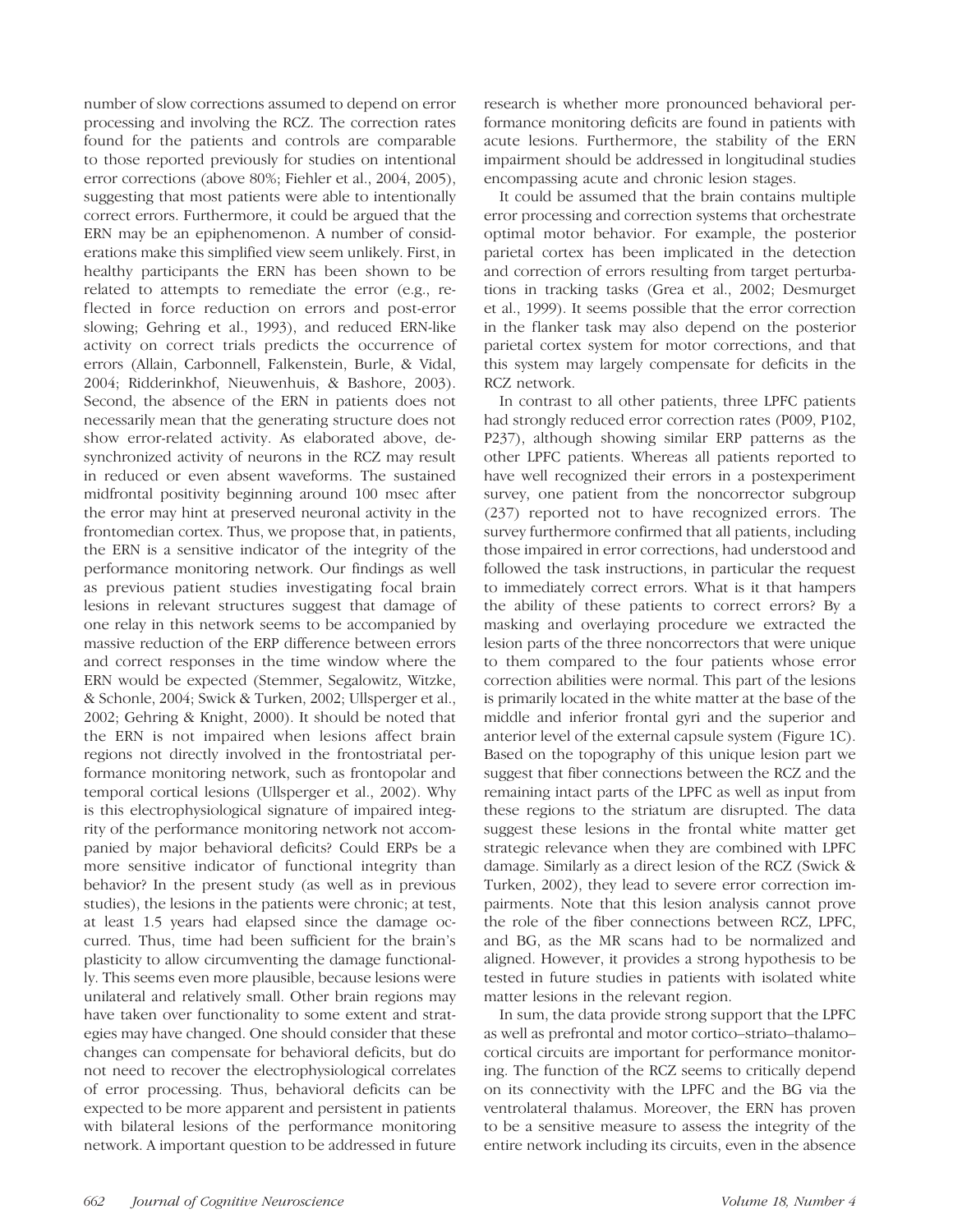of behavioral deficits. Large decrement or the absence of the ERN is an electrophysiological signature of impaired integrity of the performance monitoring system. However, ERN impairments do not need to map directly on behavioral deficits, as these different measures seem to be differentially susceptible to brain plasticity.

# Acknowledgments

The authors thank T. Klein for help in data collection and M. Tittgemeyer and S. Seifert for support in lesion segmentation.

Reprint requests should be sent to Markus Ullsperger, Max Planck Institute for Human Cognitive and Brain Sciences, Stephanstrasse 1A, 04103 Leipzig, Germany, or via e-mail: ullsperg@cbs.mpg.de.

# Note

1. Note that interactions of the Lateral dimension factor do not imply lateralization of the ERP; it can also be driven by an effect focused to midline electrodes.

# **REFERENCES**

- Alexander, G. E., Crutcher, M. D., & DeLong, M. R. (1990). Basal ganglia–thalamocortical circuits: Parallel substrates for motor, oculomotor, ''prefrontal'' and ''limbic'' functions. Progress in Brain Research, 85, 119–146.
- Allain, S., Carbonnell, L., Falkenstein, M., Burle, B., & Vidal, F. (2004). The modulation of the Ne-like wave on correct responses foreshadows errors. Neuroscience Letters, 372, 161–166.
- Barcelo, F., Suwazono, S., & Knight, R. T. (2000). Prefrontal modulation of visual processing in humans. Nature Neuroscience, 3, 399–403.
- Bar-Gad, I., Morris, G., & Bergman, H. (2003). Information processing, dimensionality reduction and reinforcement learning in the basal ganglia. Progress in Neurobiology, 71, 439–473.
- Bartholow, B. D., Pearson, M. A., Dickter, C. L., Sher, K. J., Fabiani, M., & Gratton, G. (2005). Strategic control and medial frontal negativity: Beyond errors and response conflict. Psychophysiology, 42, 33–42.
- Barto, A. G. (1995). Adaptive critics in the basal ganglia. In J. Houk, J. Davis, & D. Beiser (Eds.), Models of information processing in the basal ganglia (pp. 215–232). Cambridge: MIT Press.
- Bates, J. F., & Goldman-Rakic, P. S. (1993). Prefrontal connections of medial motor areas in the rhesus monkey. Journal of Comparative Neurology, 336, 211–228.
- Brass, M., & von Cramon, D. Y. (2004). Decomposing components of task preparation with functional magnetic resonance imaging. Journal of Cognitive Neuroscience, 16, 609–620.
- Coles, M. G., Scheffers, M. K., & Holroyd, C. B. (2001). Why is there an ERN/Ne on correct trials? Response representations, stimulus-related components, and the theory of error-processing. Biological Psychology, 56, 173–189.
- Dehaene, S., Posner, M. I., & Tucker, D. M. (1994). Localization of a neural system for error detection and compensation. Psychological Science, 5, 303–305.
- Derrfuss, J., Brass, M., & von Cramon, D. Y. (2004). Cognitive control in the posterior frontolateral cortex: Evidence from

common activations in task coordination, interference control, and working memory. Neuroimage, 23, 604–612.

- Desmurget, M., Epstein, C. M., Turner, R. S., Prablanc, C., Alexander, G. E., & Grafton, S. T. (1999). Role of the posterior parietal cortex in updating reaching movements to a visual target. Nature Neuroscience, 2, 563–567.
- Dum, R. P., & Strick, P. L. (1993). Cingulate motor areas. In B. A. Vogt & M. Gabriel (Eds.), Neurobiology of cingulate cortex and limbic thalamus (pp. 415–441). Boston: Birkhäuser.
- Falkenstein, M. (2004). ERP correlates of erroneous performance. In M. Ullsperger & M. Falkenstein (Eds.), Errors, conflicts, and the brain. Current opinions on performance monitoring (pp. 5–14). Leipzig: MPI for Human Cognitive and Brain Sciences.
- Falkenstein, M., Hielscher, H., Dziobek, I., Schwarzenau, P., Hoormann, J., Sunderman, B., & Hohnsbein, J. (2001). Action monitoring, error detection, and the basal ganglia: An ERP study. NeuroReport, 12, 157–161.
- Falkenstein, M., Hohnsbein, J., Hoormann, J., & Blanke, L. (1990). Effects of errors in choice reaction tasks on the ERP under focused and divided attention. In C. H. M. Brunia, A. W. K. Gaillard, & A. Kok (Eds.), Psychophysiological brain research (vol. 1, pp. 192–195). Tilburg, The Netherlands: Tilburg University Press.
- Falkenstein, M., Hoormann, J., Christ, S., & Hohnsbein, J. (2000). ERP components on reaction errors and their functional significance: A tutorial. Biological Psychology, 51, 87–107.
- Fiehler, K., Ullsperger, M., & von Cramon, D. Y. (2004). Neural correlates of error detection and error correction: Is there a common neuroanatomical substrate? European Journal of Neuroscience, 19, 3081–3087.
- Fiehler, K., Ullsperger, M., & Von Cramon, D. Y. (2005). Electrophysiological correlates of error correction. Psychophysiology, 42, 72–82.
- Ford, J. M. (1999). Schizophrenia: The broken P300 and beyond. Psychophysiology, 36, 667–682.
- Friederici, A. D., Kotz, S. A., Werheid, K., Hein, G., & von Cramon, D. Y. (2003). Syntactic comprehension in parkinson's disease: Investigating early automatic and late integrational processes using event-related brain potentials. Neuropsychology, 17, 133–142.
- Frisch, S., Kotz, S. A., von Cramon, D. Y., & Friederici, A. D. (2003). Why the P600 is not just a P300: The role of the basal ganglia. Clinical Neurophysiology, 114, 336–340.
- Gehring, W. J., Goss, B., Coles, M. G., Meyer, D. E., & Donchin, E. (1993). A neural system for error detection and compensation. Psychological Science, 4, 385–390.
- Gehring, W. J., & Knight, R. T. (2000). Prefrontal–cingulate interactions in action monitoring. Nature Neuroscience, 3, 516–520.
- Gerfen, C. R. (1992). The neostriatal mosaic: Multiple levels of compartmental organization in the basal ganglia. Annual Review of Neuroscience, 15, 285–320.
- Gillies, A., & Arbuthnott, G. (2000). Computational models of the basal ganglia. Movement Disorders, 15, 762–770.
- Gratton, G., Coles, M. G., & Donchin, E. (1983). A new method for off-line removal of ocular artifact. Electroencephalography and Clinical Neurophysiology, 55, 468–484.
- Graybiel, A. M., Aosaki, T., Flaherty, A. W., & Kimura, M. (1994). The basal ganglia and adaptive motor control. Science, 265, 1826–1831.
- Grea, H., Pisella, L., Rossetti, Y., Desmurget, M., Tilikete, C., Grafton, S., Prablanc, C., & Vighetto, A. (2002). A lesion of the posterior parietal cortex disrupts on-line adjustments during aiming movements. Neuropsychologia, 40, 2471–2480.